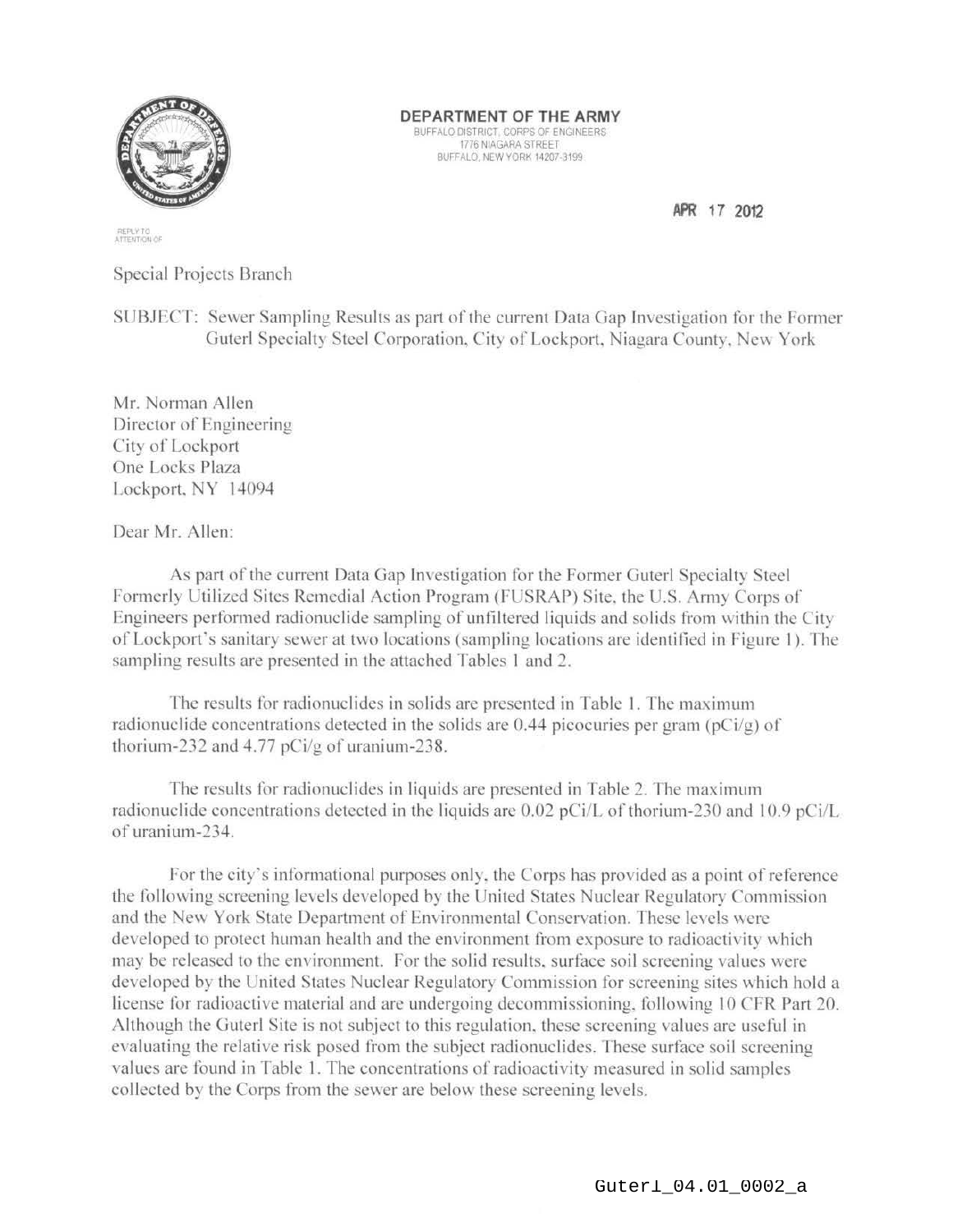The United States Nuclear Regulatory Commission and the New York State Department of Environmental Conservation regulate the discharge of licensed radioactive materials to sanitary sewer systems under 10 CFR Part 20 and 6NYCRR Part 380, respectively. Both regulations provide the same discharge limits. Although these regulations are not directly applicable to these results, they are provided for comparison purposes. Table 2 presents the discharge limit for thorium and uranium isotopes as presented in 10 CFR Part 20. None of the liquid samples collected by the Corps in the City of Lockport's Sewer System exceed the discharge limits for radionuclides established by 10 CFR Part 20.

A copy of this correspondence is being provided to the City Mayor. Please contact me at (716) 879-4395 if you have any questions about the information discussed above, or general questions about ongoing investigations at the former Guterl Specialty Steel Site.

Sincerely,

Linda M. Houston, P.G., PMP Project Manager

Enclosures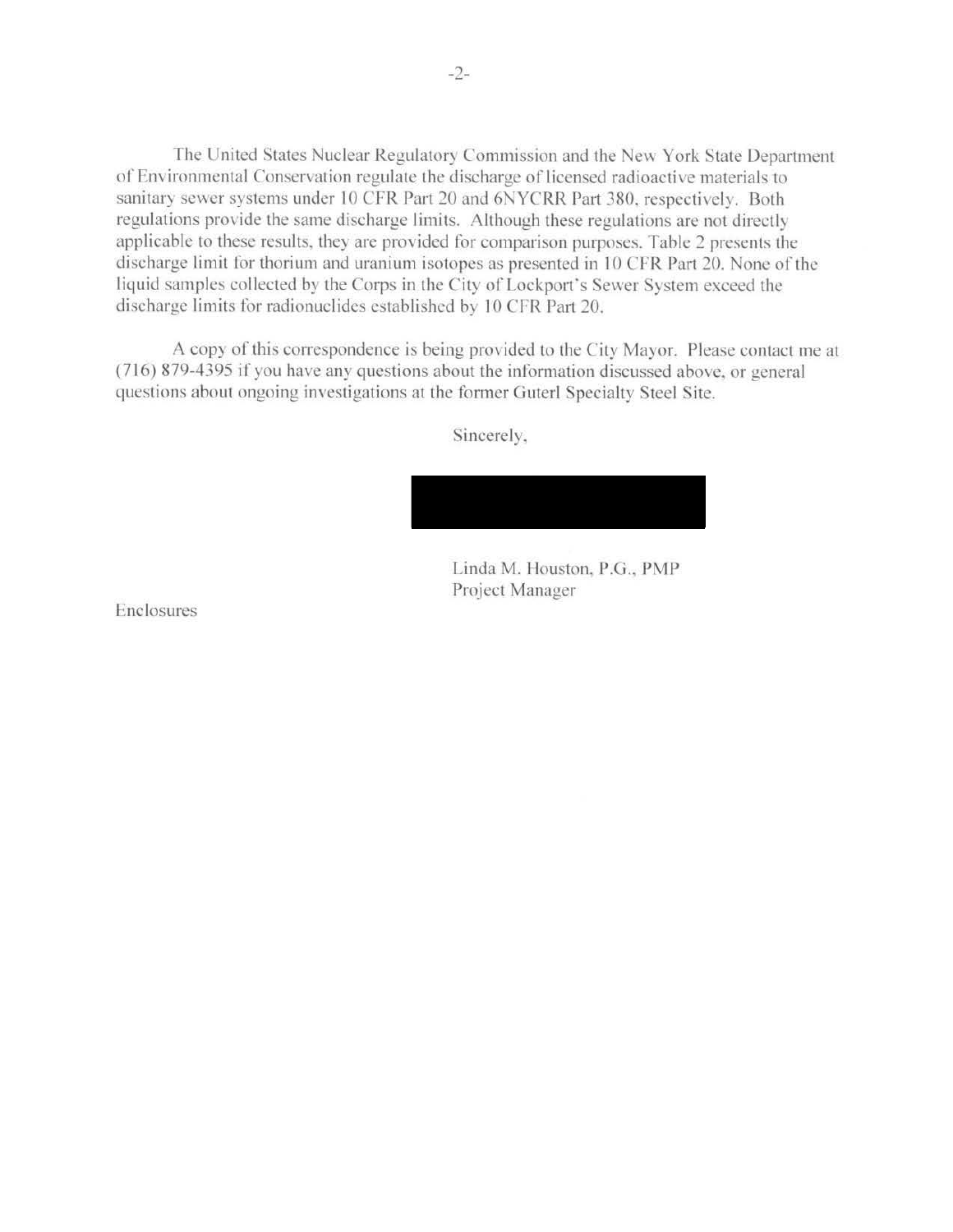| Field Sample ID<br>Sample Date |       | City of Lockport<br>Sewer #1 US-0001<br>7/27/2011 |           | City of Lockport<br>Sewer #2 US-0002<br>7/27/2011 |           | 10 CFR Part 20.<br>1402 <sup>a</sup><br><b>Soil Screening</b><br>Levels |  |
|--------------------------------|-------|---------------------------------------------------|-----------|---------------------------------------------------|-----------|-------------------------------------------------------------------------|--|
| Parameter                      | Units | Value                                             | Qualifier | Value                                             | Qualifier |                                                                         |  |
| Thorium-<br>228                | pCi/g | 0.27                                              |           | 0.47                                              |           | 4.7                                                                     |  |
| Thorium-<br>230                | pCi/g | 0.44                                              |           | 0.32                                              |           | 1.8                                                                     |  |
| Thorium-<br>232                | pCi/g | 0.22                                              |           | 0.44                                              |           | 1.1                                                                     |  |
| Uranium-<br>234                | pCi/q | 3.55                                              |           | 4.37                                              |           | 13                                                                      |  |
| Uranium-<br>235                | pCi/g | 0.2                                               |           | 0.21                                              |           | 8                                                                       |  |
| Uranium-<br>238                | pCi/g | 3.72                                              |           | 4.77                                              |           | 14                                                                      |  |

## TABLE 1 CITY OF LOCKPORT SEWER SAMPLING RESULTS SOLIDS

|  | TABLE 2                                 |
|--|-----------------------------------------|
|  | CITY OF LOCKPORT SEWER SAMPLING RESULTS |
|  | <b>LIQUIDS</b>                          |

| Field Sample ID<br>Sample Date |       | City of Lockport<br>Sewer #1 UW-0001<br>7/27/2011 |           | City of Lockport<br>Sewer #2 UW-0002<br>7/27/2011 |           | 10 CFR Part 20.<br>2003 <sup>b</sup><br>Sewer<br>Discharge |
|--------------------------------|-------|---------------------------------------------------|-----------|---------------------------------------------------|-----------|------------------------------------------------------------|
| Parameter                      | Units | Value                                             | Qualifier | Value                                             | Qualifier | Levels                                                     |
| Thorium-<br>228                | pCi/L | $-0.002$                                          | U         | 0.050                                             | UJ        | 2,000                                                      |
| Thorium-<br>230                | pCi/L | 0.020                                             | J         | $-0.005$                                          | UJ        | 1.000                                                      |
| Thorium-<br>232                | pCi/L | 0.009                                             | U         | $-0.005$                                          | UJ        | 300                                                        |
| Uranium-<br>234                | pCi/L | 10.900                                            |           | 0.430                                             |           | 3,000                                                      |
| Uranium-<br>235                | pCi/L | 0.610                                             |           | 0.030                                             |           | 3,000                                                      |
| Uranium-<br>238                | pCi/L | 10.400                                            |           | 0.440                                             |           | 3,000                                                      |

a- The Nuclear Regulatory Commission screening levels for soils are provided for comparison only.

b- The Nuclear Regulatory Commission screening levels for discharge to sewers are provided for comparison only.

pCi/g= picoCuries per gram

pCi/L= picoCuries per liter

J= Estimated

U= Non-detect